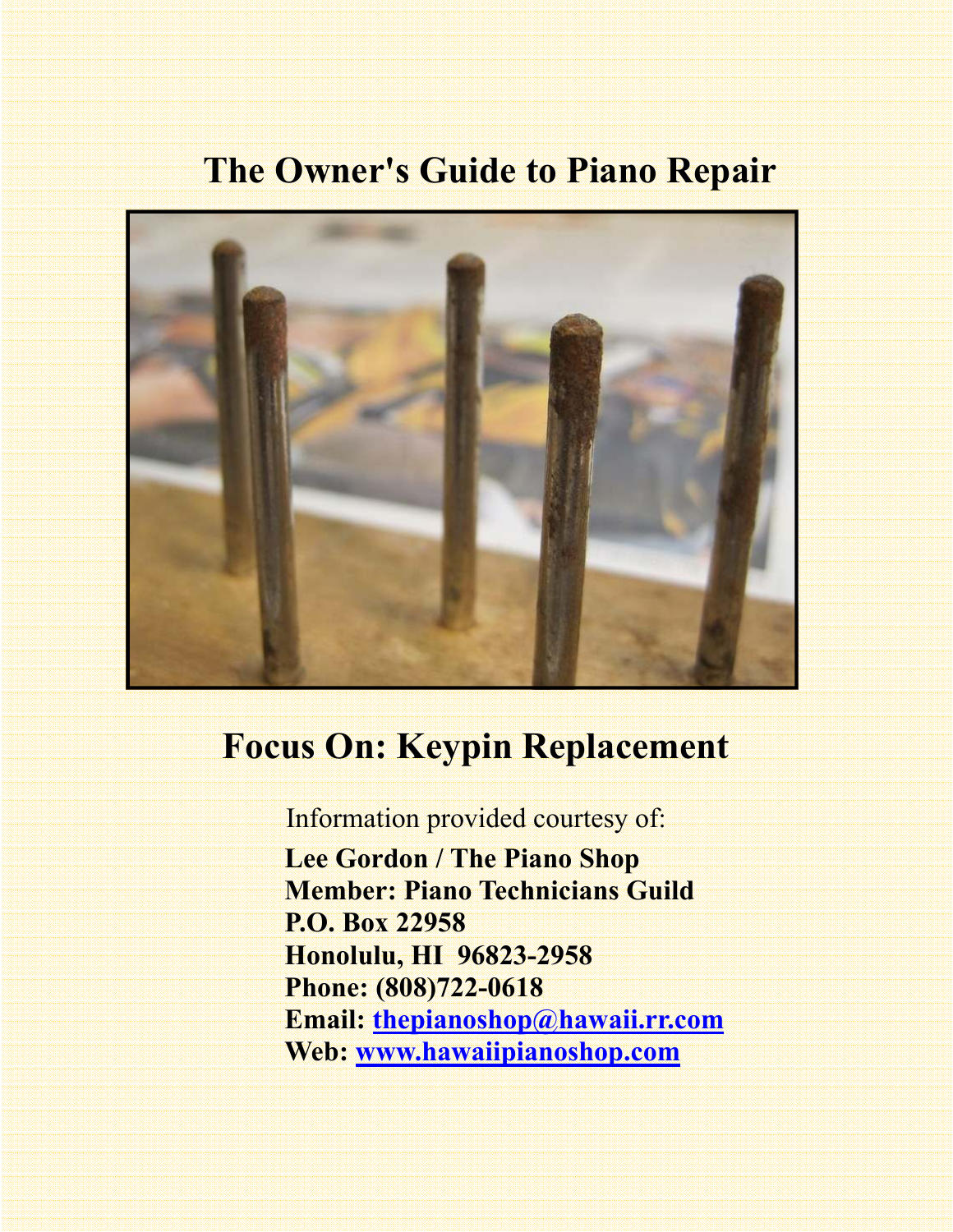One essential element for the effective operation of the keys in a piano is that the keypins must be smooth to the point of being slippery. Each note has two of these keypins, the front rail pin and the balance rail pin, that keep the key aligned in its proper position. When a note is played and the key rocks forward, the felt bushings of the key make positive contact with the keypins to prevent any wobbly side-to-side movement. Any corrosion on the surface of either keypin will result in unwanted resistance, and will produce excessive wear and tear on the bushings. **The original keypins in your piano have become corroded to the point where replacement is now recommended.** 



*A new set of keypins help give keys a new "feel" when the piano is played.* 

# **The following commonly asked questions have been answered to help you in deciding whether to replace the keypins on your piano.**

## **How does one decide when a set of keypins need replacing as opposed to a simple polishing?**

The deciding factor is if the surface of the keypins has succumbed to corrosion or not. If the pins are simply tarnished, a gentle polishing may be all that's necessary to restore things to good order. If the surface of the pins has become pitted, however, replacement is necessary. Corrosion becoming noticeable on a set of keypins is similar to rust bubbles appearing on the surface of a car's fender. It's almost certain that the damage is more than what meets the eye. In the case of keypins, even if a piano technician were to grind off the corrosion, the slippery nickel plating would be gone, and the dimensions of the keypins would be changed.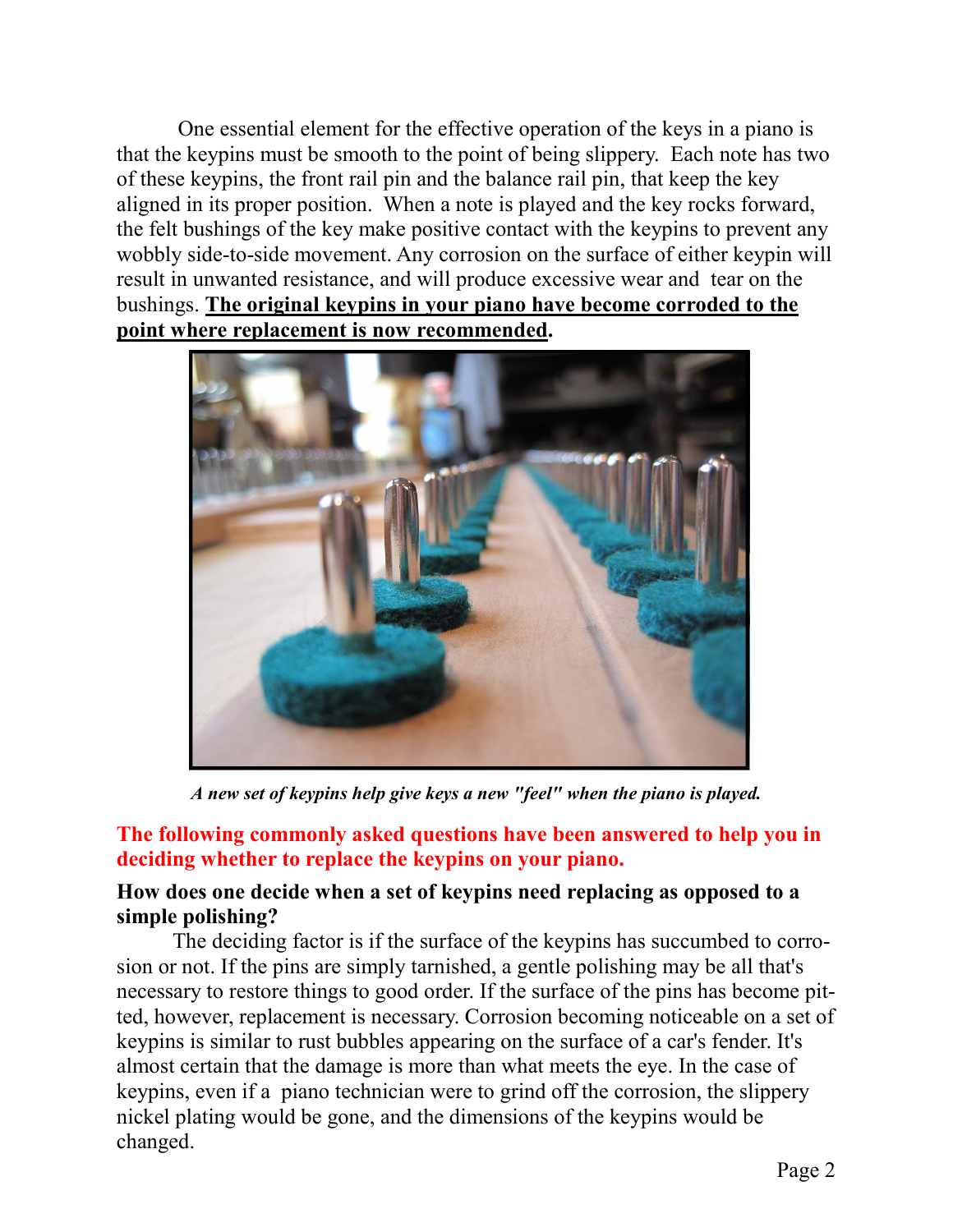

#### **How do keypins assist in the operation of the keys when the piano is played?**

 In the above photo, the front 3/4" of a set of three keys have been cut away to reveal the keypin / bushing system that stabilizes the keys and allow for nearly frictionless up and down movement of the keys. Smooth, polished keypins and good quality bushing felt (the red felts on the insides of the mortises) are essential for this system to work efficiently. The bushing are sized so that the felts make gentle, but positive contact with the keypins. Ideally, there is a nearly imperceptible resistance on the keys but an absolutely smooth movement up and down with

no play (wiggle) perceived to the right or left.

 The photo to the right shows front rail pins corroded beyond repair. (The cover photo shows the condition of the balance rail pins from the same piano) The gritty surfaces of such pins act as an abrasive and quickly chew into the felt bushings as the piano is used, leaving keys which have discernable wobble.

 The only solution in a case such as this is to carefully remove the old pins and replace them with a new set of high-quality keypins.

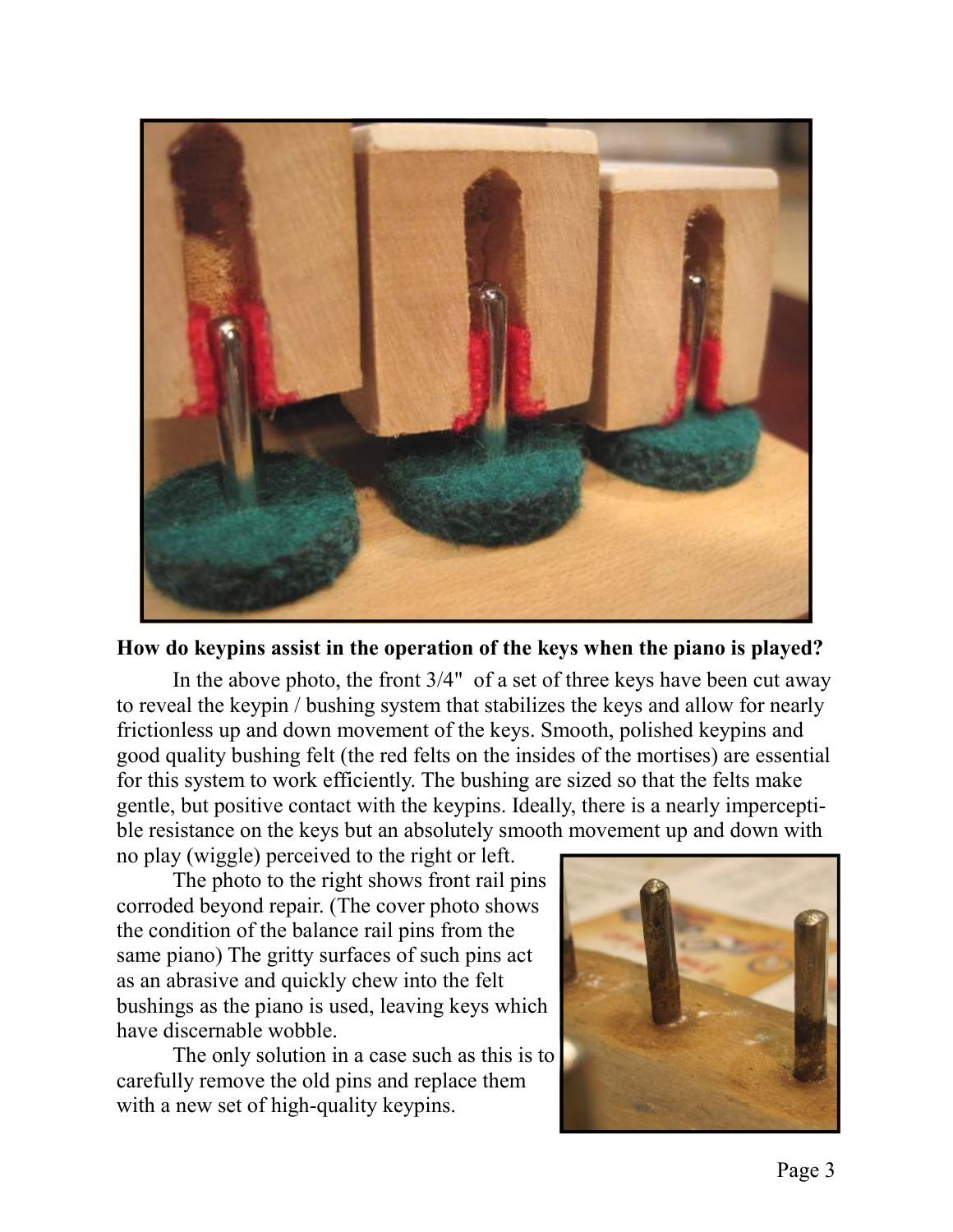### **How is the removal of the old pins accomplished?**



 The keys need to be removed from the piano to access the keypins. Additionally, the keyframe itself is typically removed so that the repair work may be done on a workbench. In the case of a grand piano, the action is removed, then the upper stack is taken off of the action to access the keys.

Front rail pins are here being carefully removed from the keyframe with a pair of vise-grips. By gently turning the pins back and forth as the pins are being pulled out, the holes that the pins are driven into are not put out of round. Careless removal by an untrained technician can result in loose fitting replacement pins, making a bad situation worse.





In the photo to the left, balance rail pins are shown being tapped out from the underside of the balance rail. Again, care is taken not to damage the original hole. The old pins will be measured with a micrometer to determine their exact size. The new pins, when they are driven in, will be tight as long as care has been taken in removing the old pins.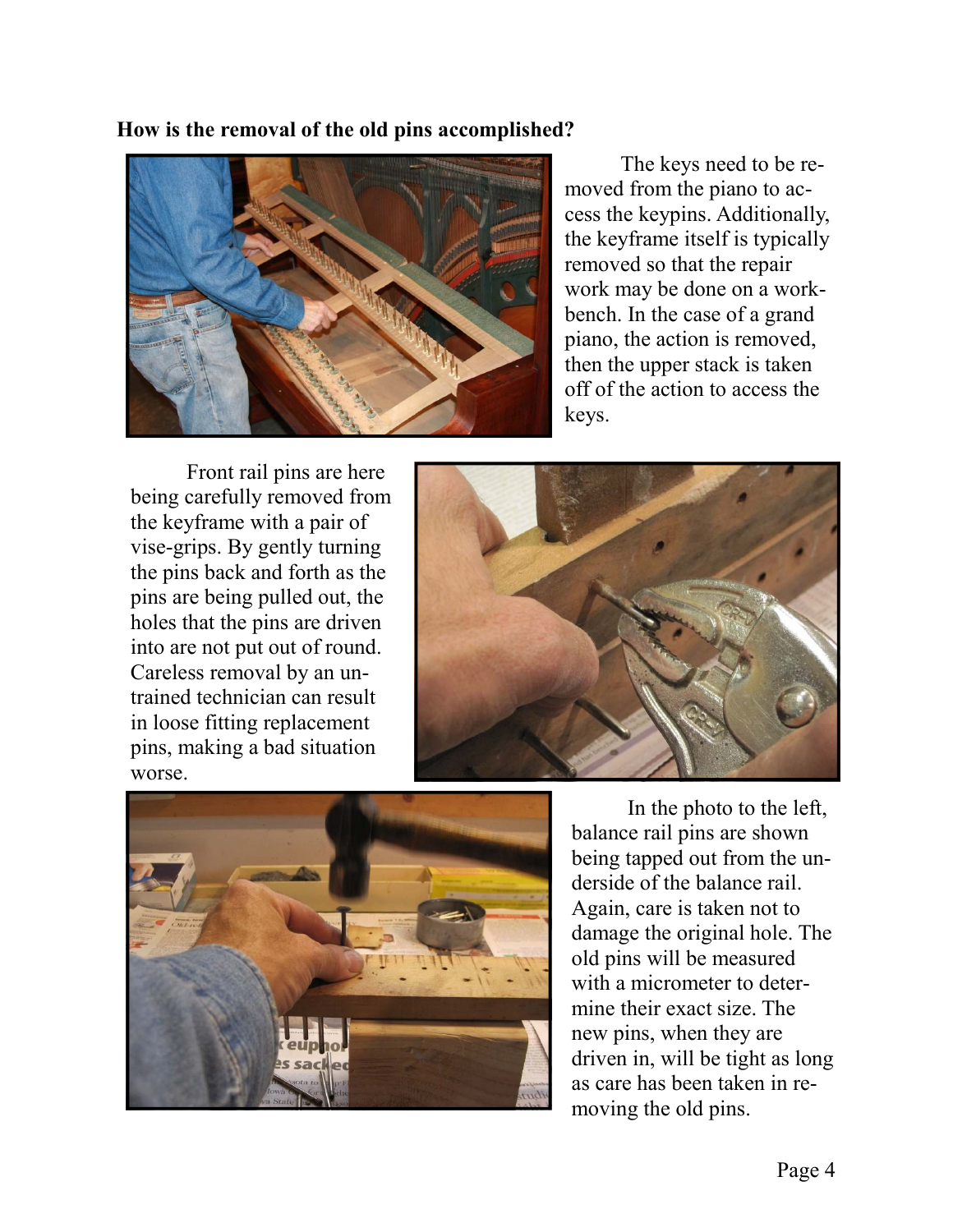**What are the basic procedures for installing a replacement set of keypins?** 



*Front rail pins being pushed into place using the "press" feature of a drill press.* 

 Careful measurements are taken to ensure that correctly sized keypins are installed into the keyframe. To avoid marring the surface of the new pins

(typically nickel-plated), a press is often used to push the new pins into place to the correct depth.

 With the piano disassembled to this point, it is an opportune time to complete any work related to the keyframe which might be needed. In the case of the keyframe shown in these photos, mice had done considerable damage to the portions of the framework made of basswood (the front-to-back supporting members). The balance rail and front rail, being made of hard rock maple, were untouched by the mice. New basswood parts were cut to match the old, the rails were sanitized with



baking soda, and the resulting framework was as good as new once the work was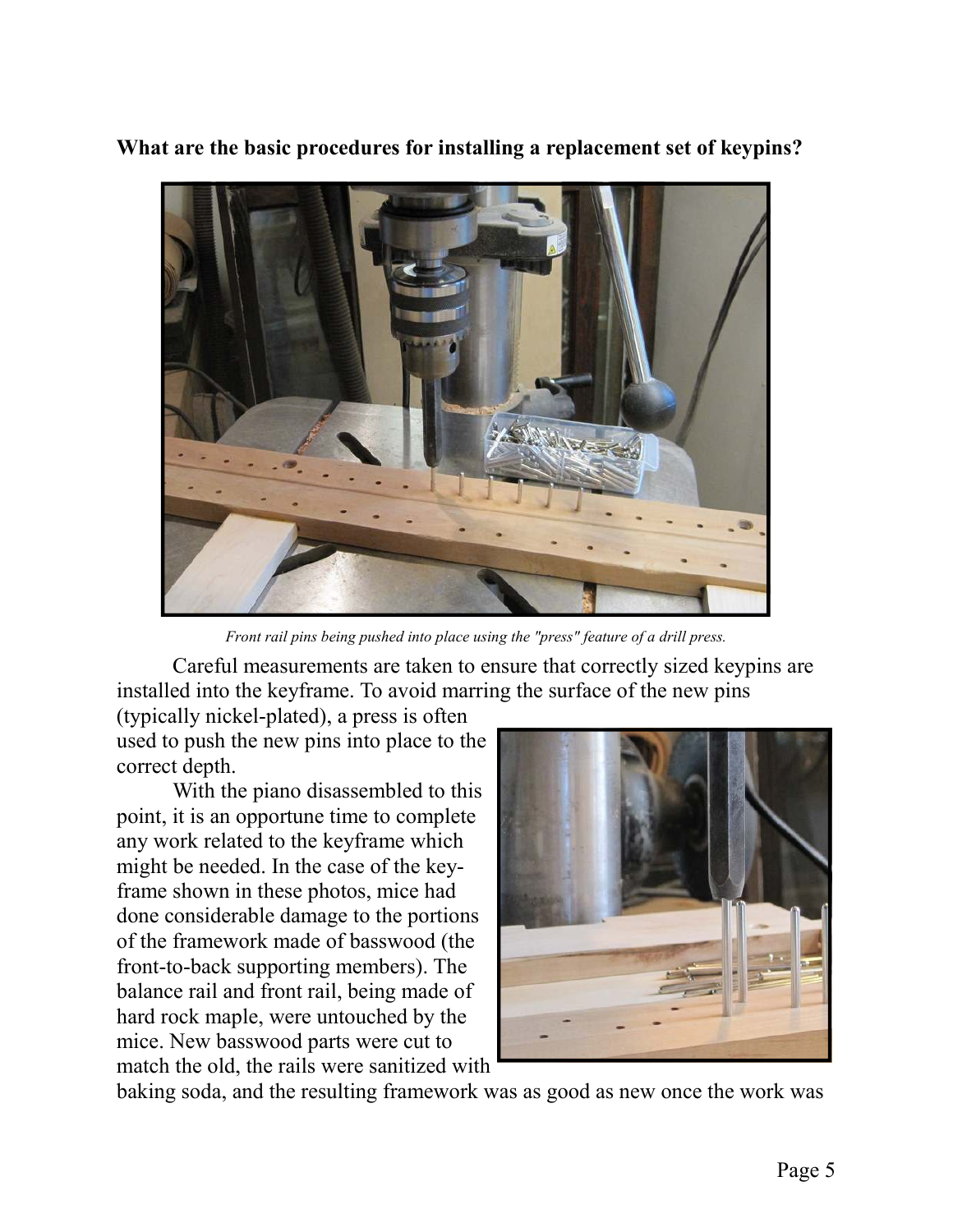## **Is there other repair work which would complement this job?**

 Yes, three other jobs in particular are often needed at the same time as keypin replacement. First, since the surfaces of the original keypins were corroded, an inordinate amount of wear and tear to the key bushings often has taken place. The old bushing felt may be removed and replaced with new, high -quality bushing felt that will work together with the new balance rail pins to produce a like-new feel to the keys.





 Secondly, while the keyframe is out of the piano, it is an ideal time to consider having the old back rail cloth, balance rail punchings and front rail punchings replaced with new. These felts cushion the keys and help the keys operate silently. Many times the old cloth is either worn out or has been damaged by moths or mice, both of which have a fondness for felt.

 Finally, with all the other work being done, the keys will need to be leveled. This is done by placing paper punchings under the balance rail punchings to bring the height of each key up to a precise setting.

 Better yet, the piano could be given a complete regulation, so that the newly refurbished keyboard is working in harmony with the action to deliver optimum performance from your piano.